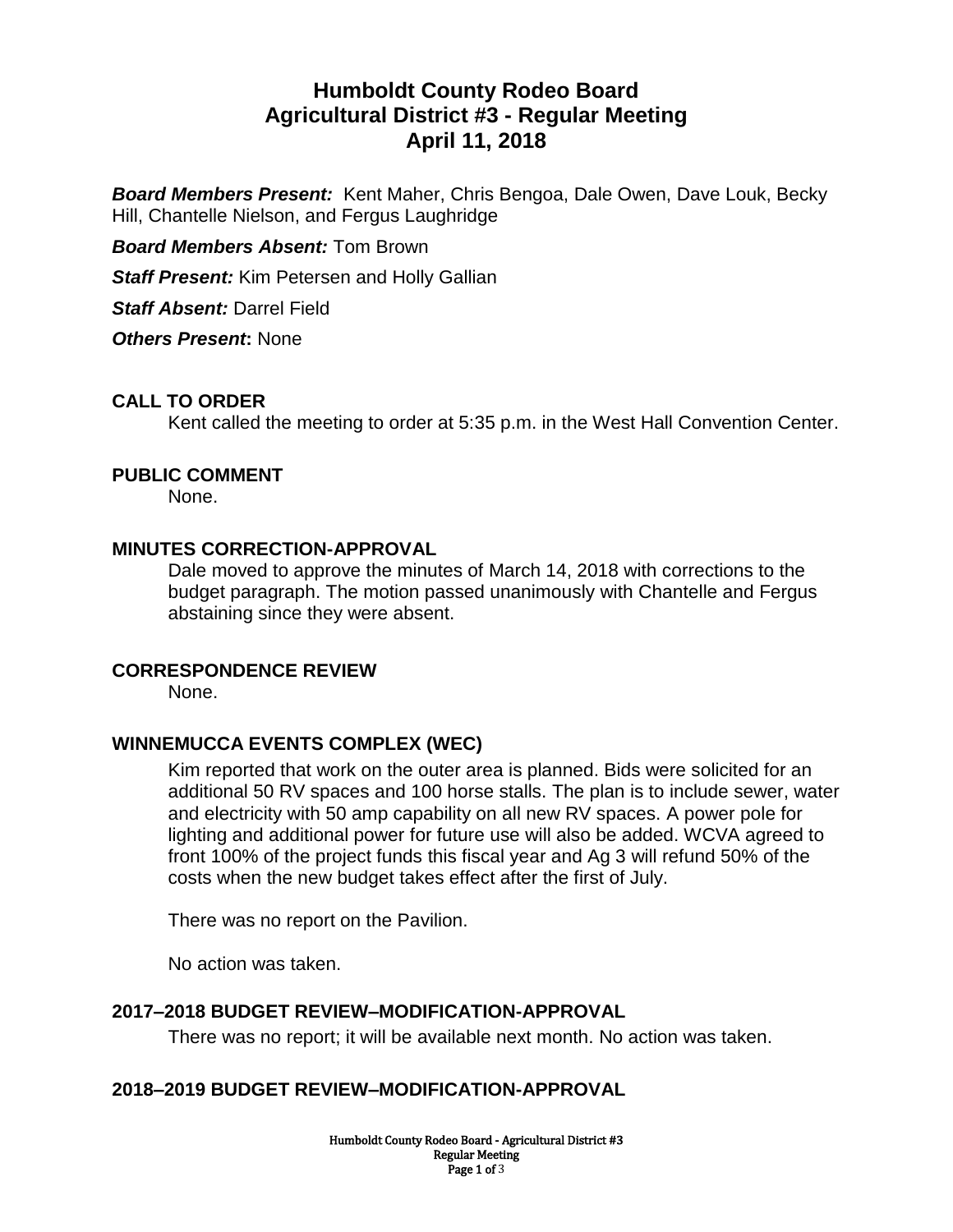Kim and Kent attended the County Commission budget hearing; the Ag 3 budget was approved as submitted. WCVA agreed to fund 50% of the cost of the RV spaces and horse stalls installation. The Ag 3 2018–2019 budget includes the following:

\$30,000 for gates and panels

\$75,000 for Exhibit Hall roof refit

\$97,500 for 50 RV spaces including water, sewer and 50 amp services \$50,000 for 100 horse stalls

\$180,000 for a shower and restroom facility similar the existing facility at the original RV park entrance

\$60,000 for the Indoor Event Center sound system

Fergus asked when the sound system will be completed. Kim said he is working on the request for proposals and hopes to have it done by the end of June. Fergus asked about total cost of the Garley Amos Pavilion. Kim reports that the total cost is approximately \$3.1 Million. Kim noted that the although the facility cost was over budget, there have been favorable comments about the facility and the benefit it will be to Humboldt County.

No action was taken.

# **EVENTS UPDATES, REPORTS AND SCHEDULING**

a. Ranch Hand Rodeo

Kim reported that total expenses for the Ranch Hand Rodeo were \$423,000, and total revenue was \$425,000 resulting in income of \$2,000.

The Horse Sale participants were up, but attendance was down due to snow. The Barrel Race generated a small income of about \$1,500.

The ATM usage was \$30,000, which was up about \$6,000 from last year.

No action was taken.

# **FAIRGROUNDS REPAIRS-MAINTENANCE**

Staff is currently gathering the surplus equipment determined by the board at the last meeting. The public will be notified when the surplus property is available for purchase.

Staff is also working on general maintenance and keeping the facility clean.

No action was taken.

# **VOUCHERS-ESPENDITURES APPROVAL**

Fergus moved to approve the outstanding vouchers consisting of: \$101,018.53 for the Indoor Event Center through April 11, 2018 \$43,000.96 for Ag District #3 through April 11, 2018 The motion passed unanimously with Kent abstaining on WCVA items because WCVA engaged his services on the Pavilion project.